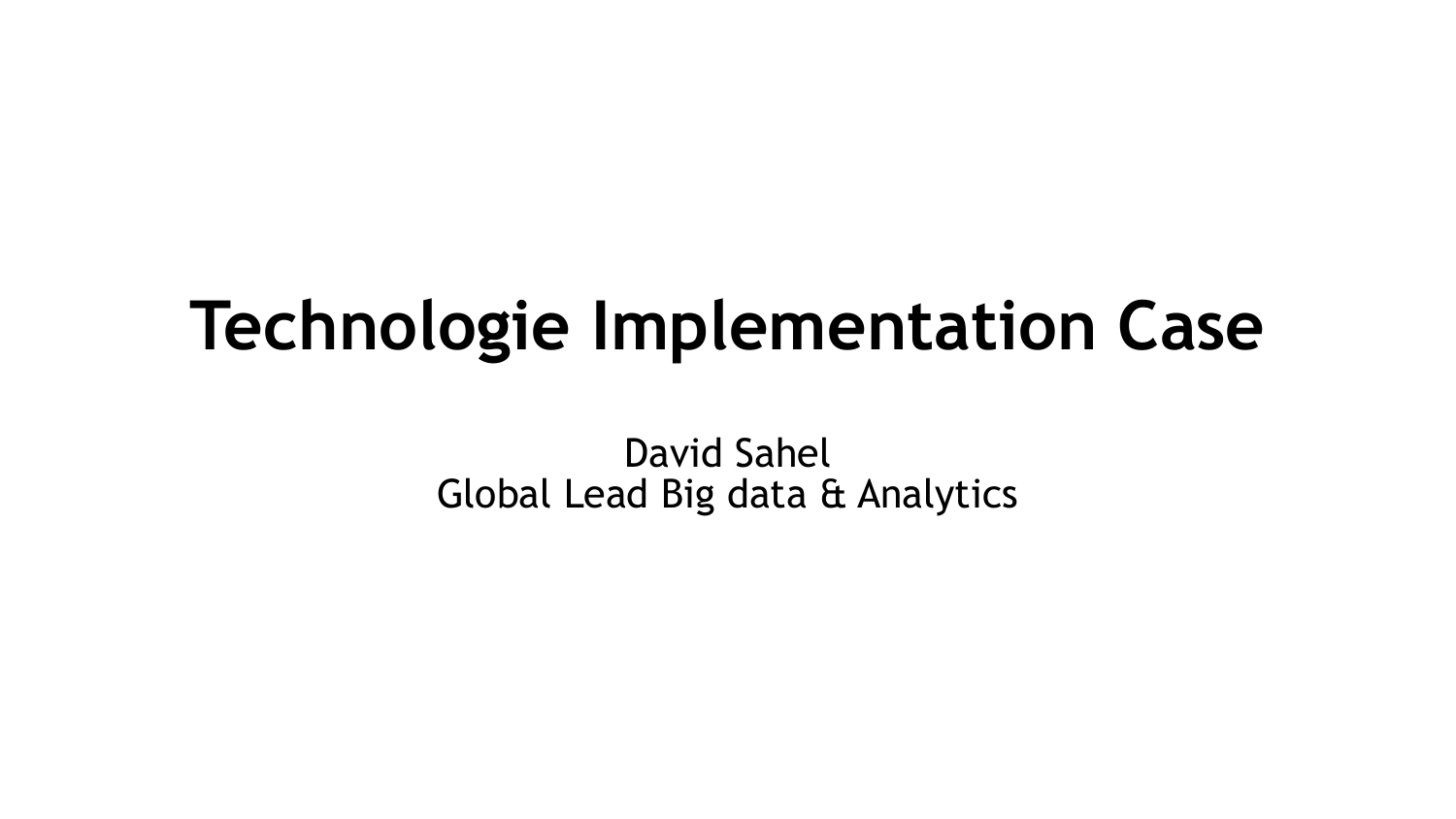#### Primary banking via Mortgages and Loans related customer needs prediction

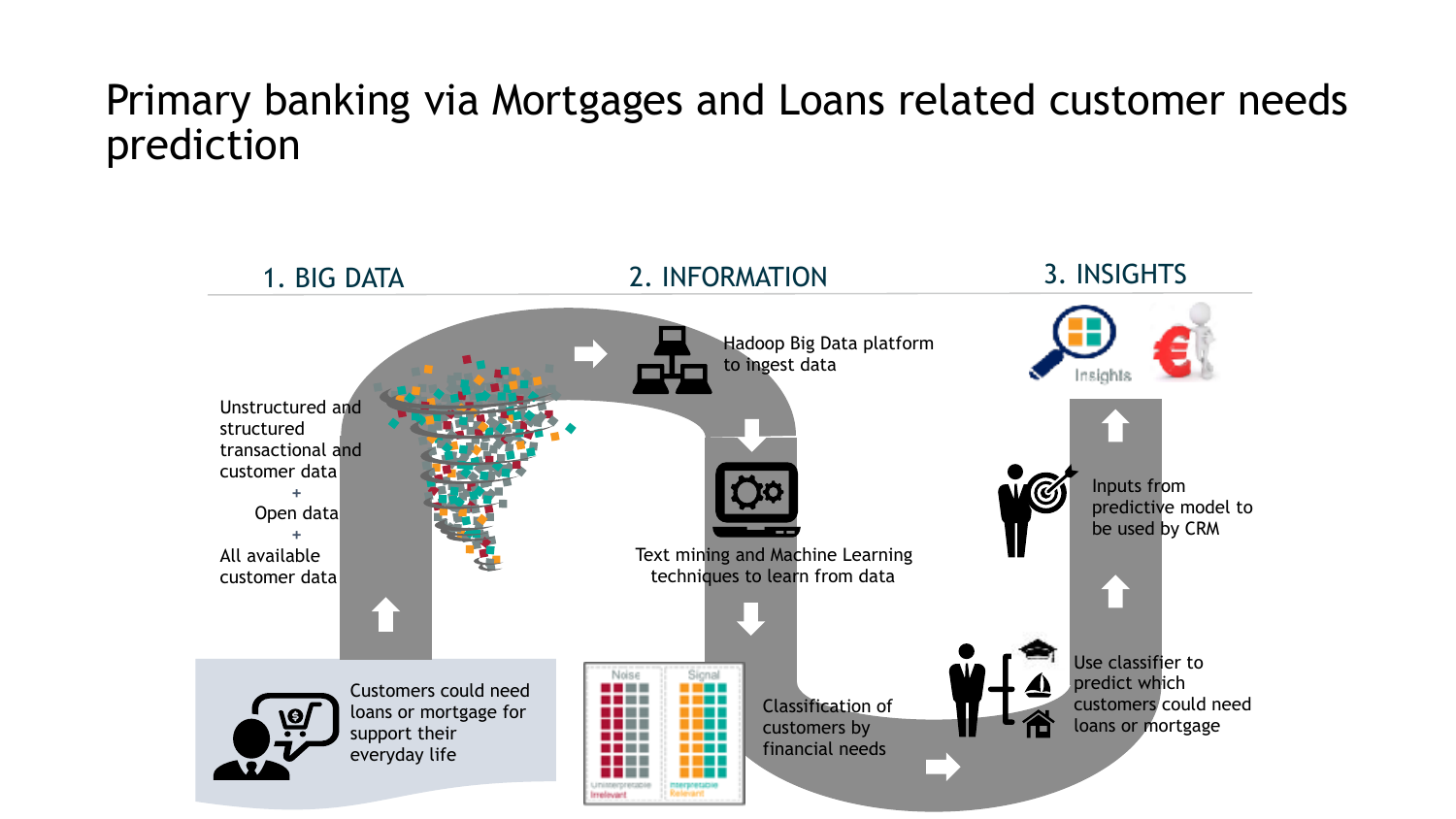#### Analytics architecture supporting Use Cases

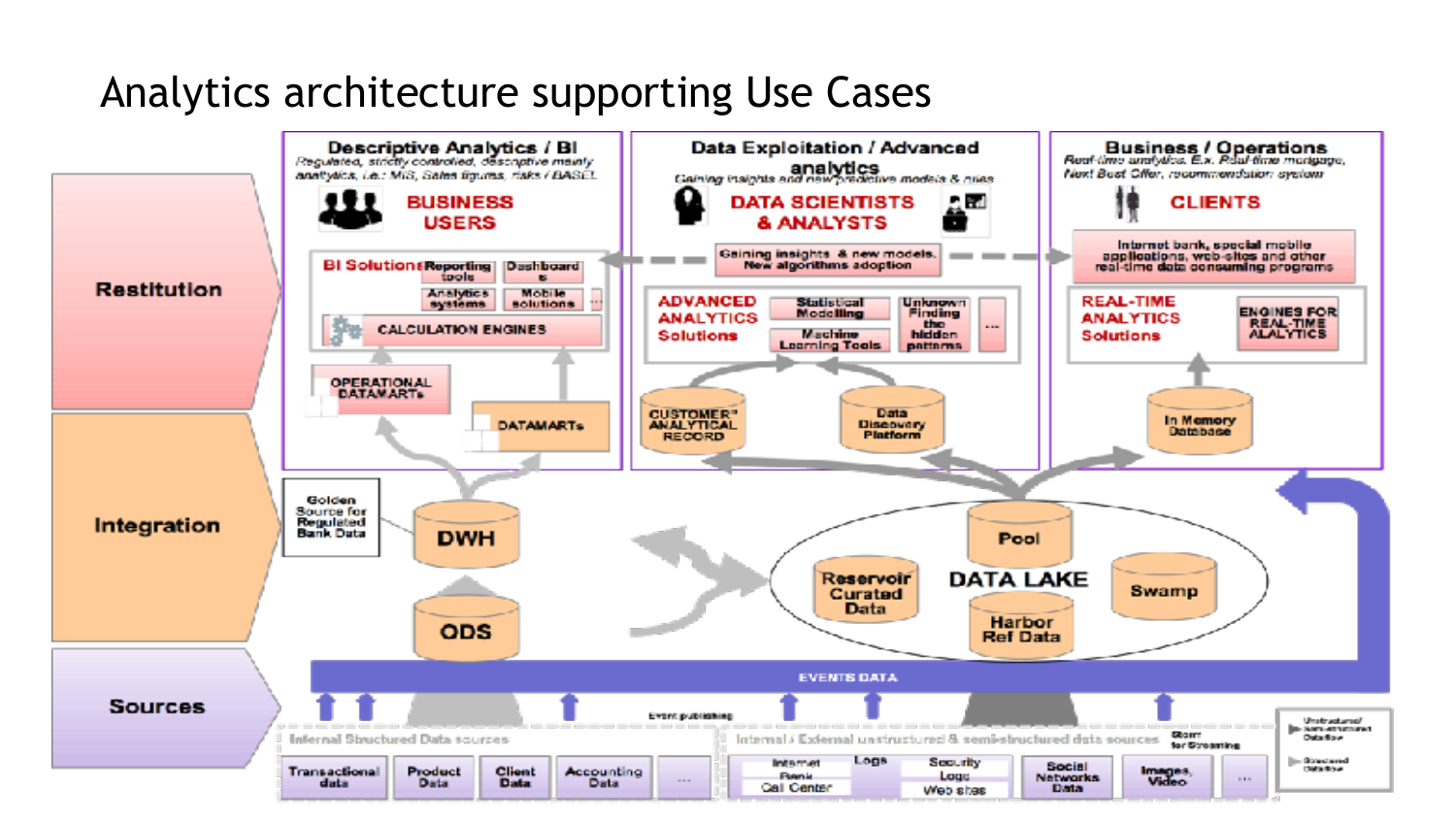# **Blockchain**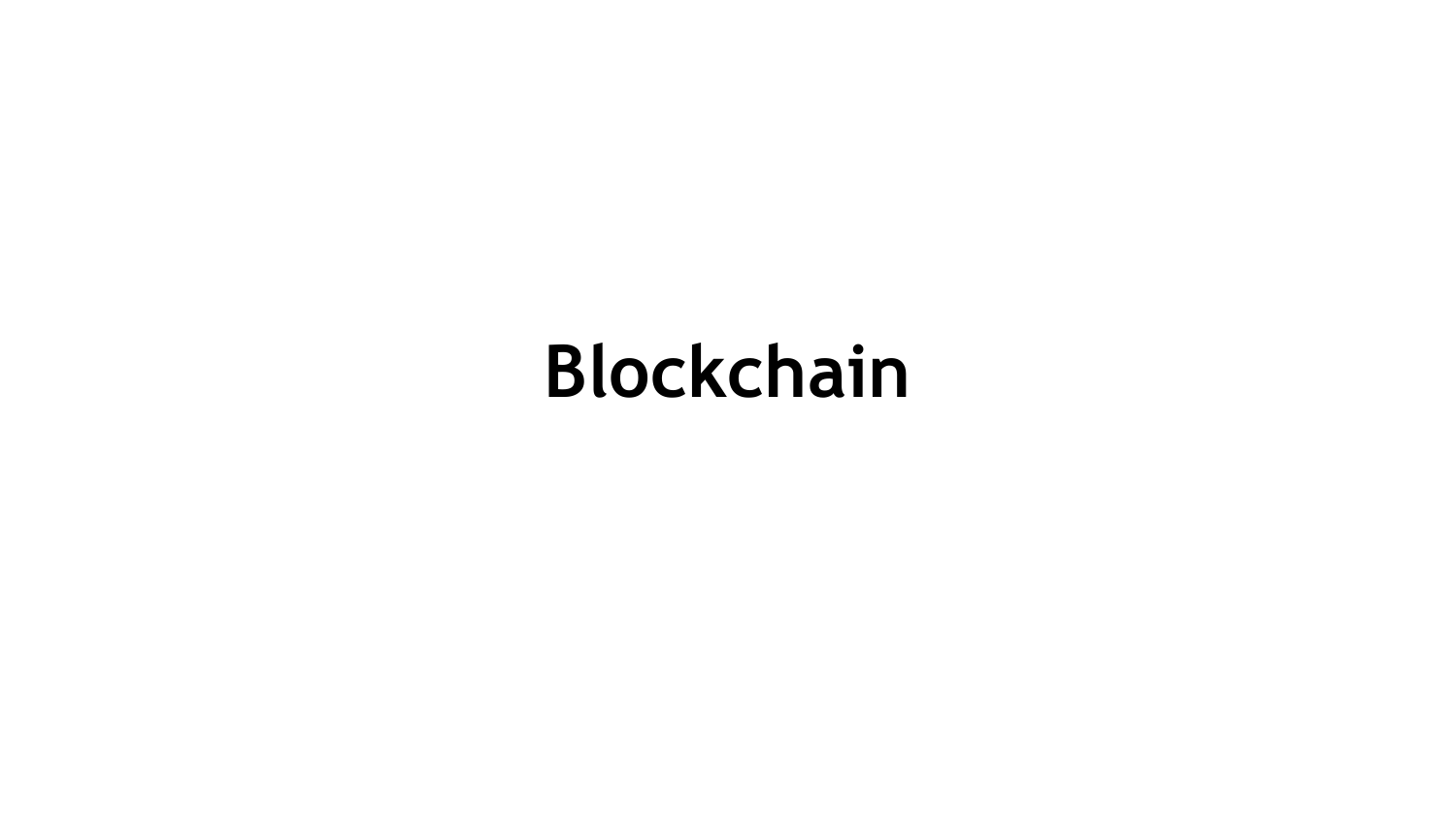#### Blockchain as a FinTech trend





Accenture FS Technology Innovation Scanning Quarterly Blockchain Edition available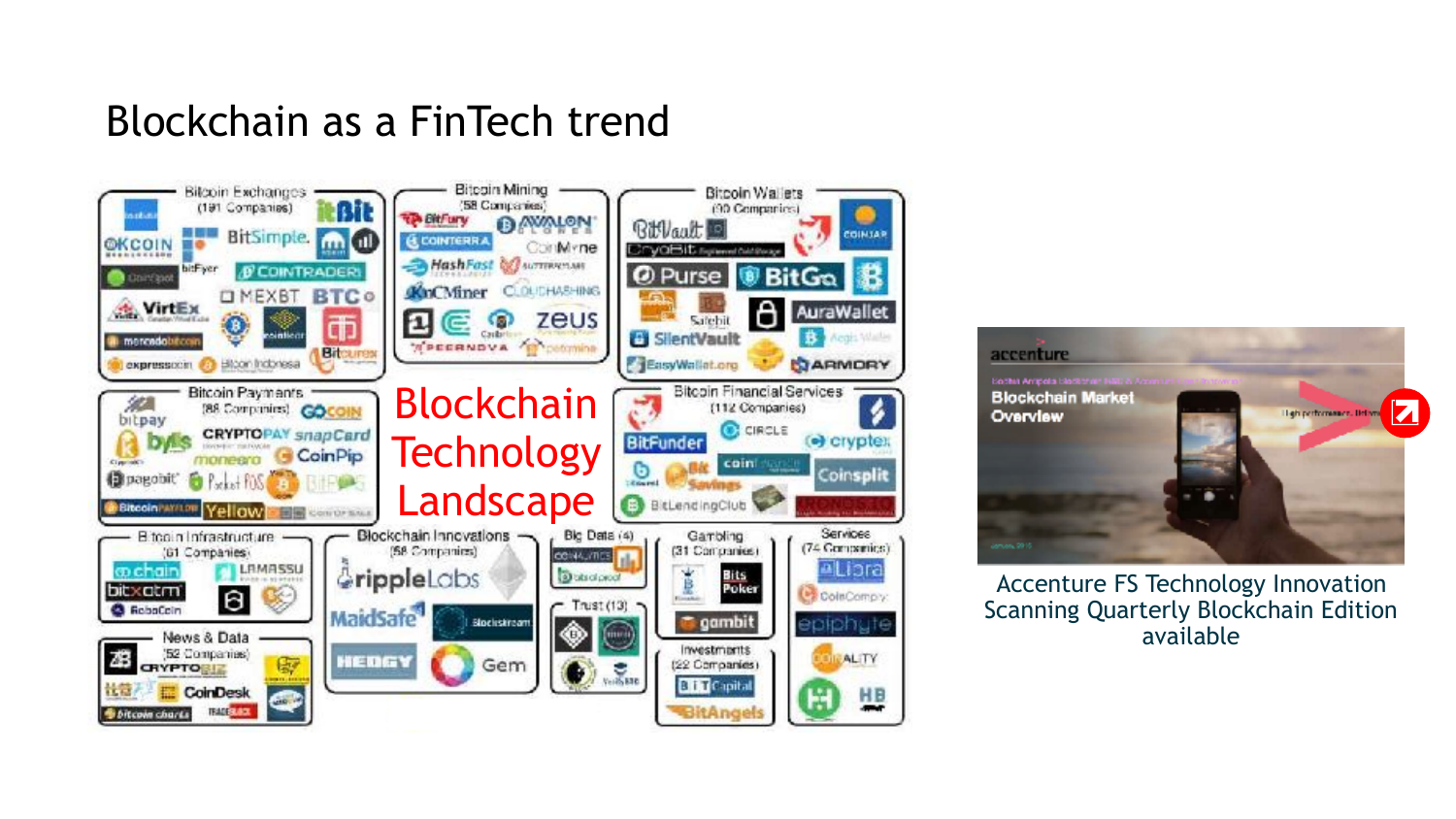#### Blockchain Has Potential Disruptive Value in Many Areas of the Economy

| <b>Financial Servicesc</b>                   | <b>Consumer Date &amp;</b>                    | <b>Business &amp; Commer</b>         | <b>Public Servicenti</b>            |
|----------------------------------------------|-----------------------------------------------|--------------------------------------|-------------------------------------|
| <b>Payment Processing</b>                    | <b>Health Care Records</b>                    | <b>Smart Contracts</b><br>$\bullet$  | <b>Smart Elections</b><br>$\bullet$ |
| <b>Custodial Management</b>                  | <b>Global Credit Reporting</b>                | <b>Smart Payroll</b>                 | <b>Global Criminal Records</b>      |
| Market Trading & Settlement .                | <b>Global ID</b>                              | <b>SLA Agreement Performance</b>     | <b>Public Records</b><br>$\bullet$  |
| Retail Brokerage                             | <b>Travel Documents and Records</b>           | <b>Smart Accounts Receivable</b>     | Licensure<br>$\bullet$              |
| Instant Funds Disbursement                   | Employee Benefits $\hat{a}$ Insurance $\cdot$ | <b>Enterprise Software License</b>   | Census and Population               |
| <b>FX Exchange</b>                           |                                               | <b>Content Management</b>            | <b>Dynamics</b>                     |
| Digital Money                                |                                               | <b>Ride Sharing</b>                  |                                     |
| <b>Smart Leasing</b>                         |                                               | <b>Retail Payments</b><br>$\bullet$  |                                     |
| <b>Construction and Specialty</b><br>Lending |                                               | <b>Secure Messaging</b><br>$\bullet$ |                                     |

- Smart Escrow
- Trade Finance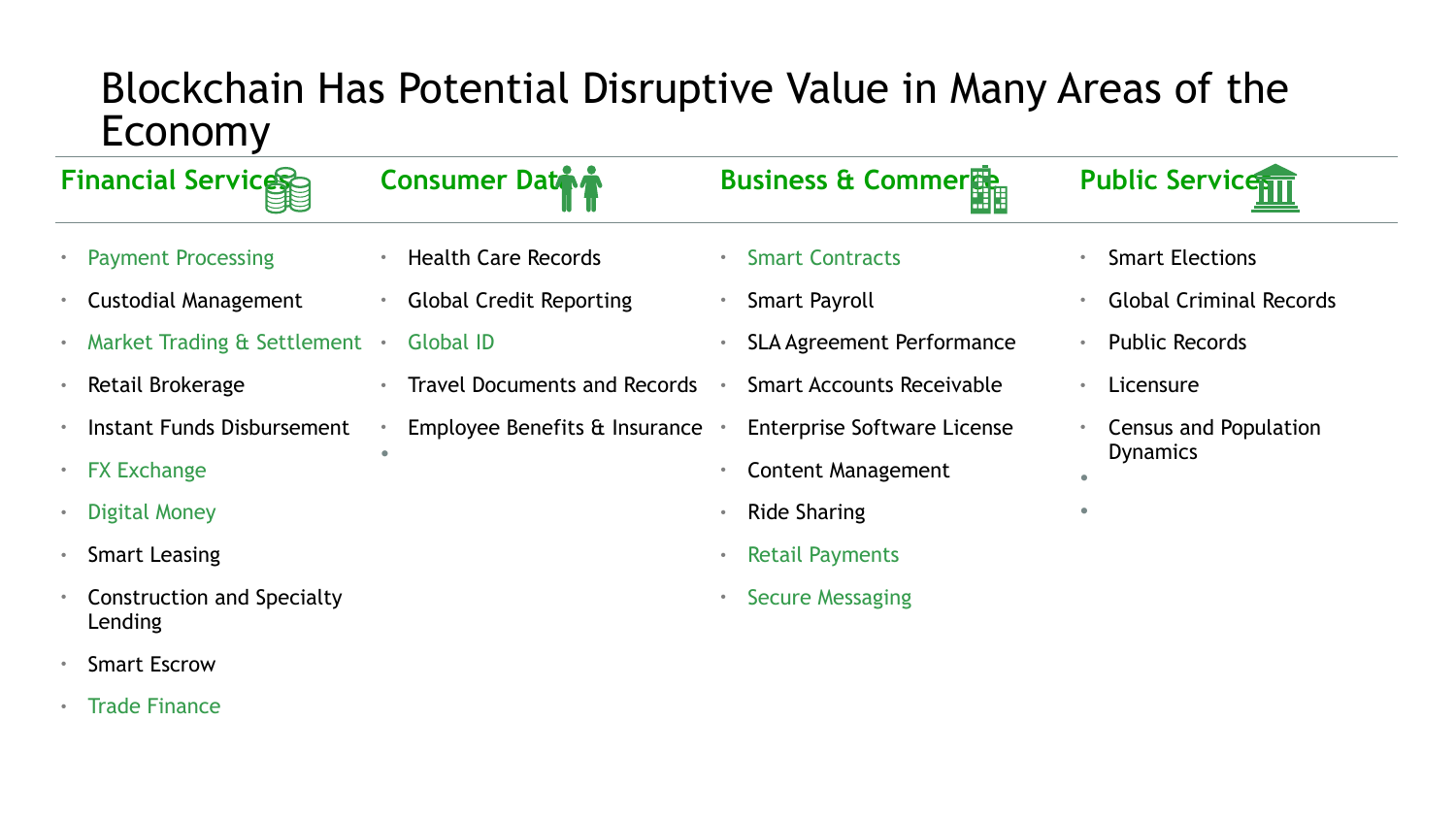### Money Movement using the Ripple Protocol

• Payment Use Cases





Settlement in 1-3 days; processing during business days only

Intermediary charges processing fees; single FX provider resulting in higher FX spread

Counterparty risk due to intermediaries and long processing time

Limited visibility, requiring manual reconciliation and higher compliance costs

Settlement in seconds; processing 24 hours a day, 365 days a year

No intermediary to charge processing fees; competitive marketplace for FX resulting in lower FX spread

Counterparty risk eliminated by straight through, instant processing

Full visibility, allowing automatic reconciliation and lower compliance costs

Bank reserves provides liquidity  $\overrightarrow{C}$  Market Maker provides liquidity

 $\bullet$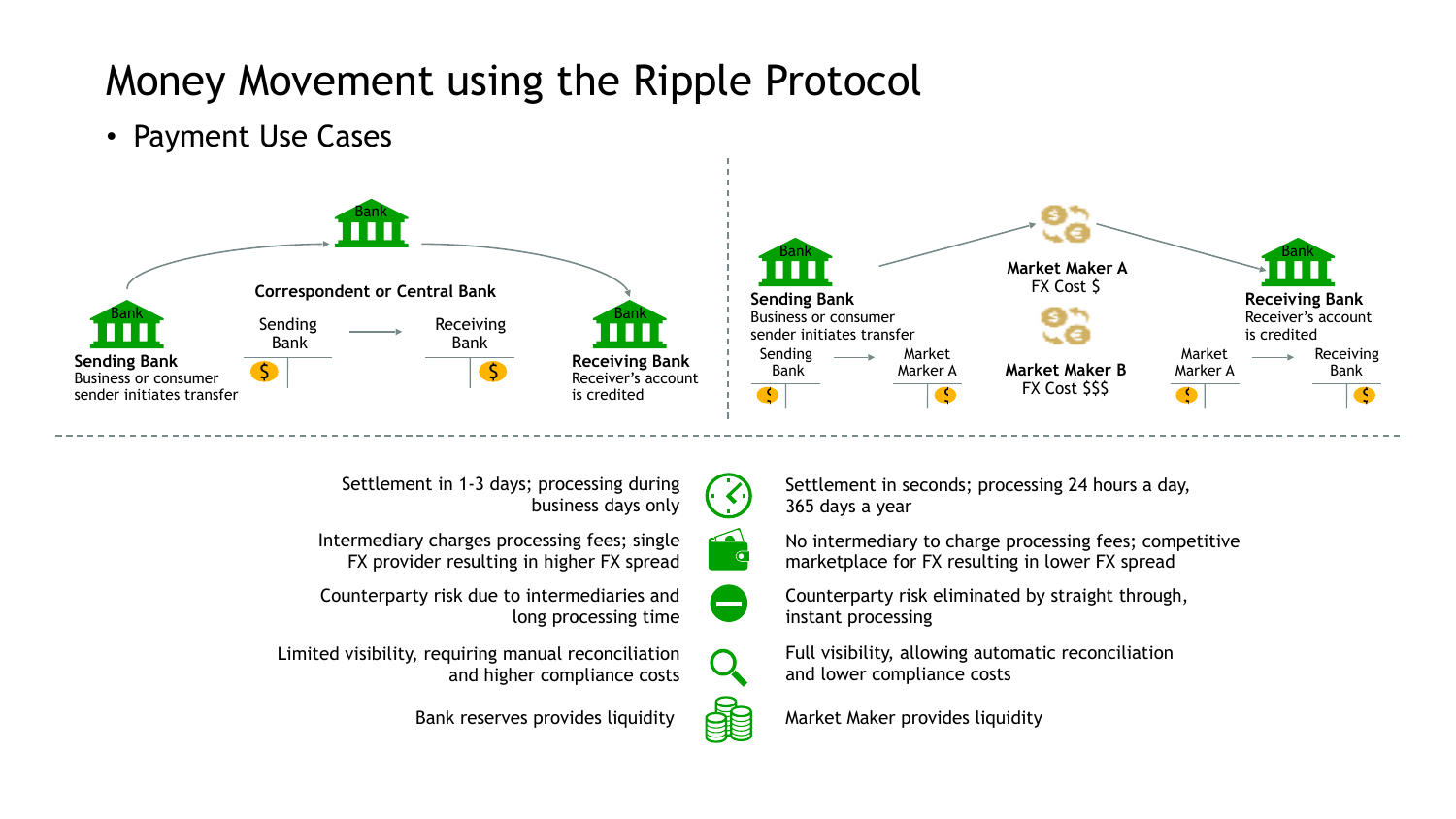## **Robotic Process Automation**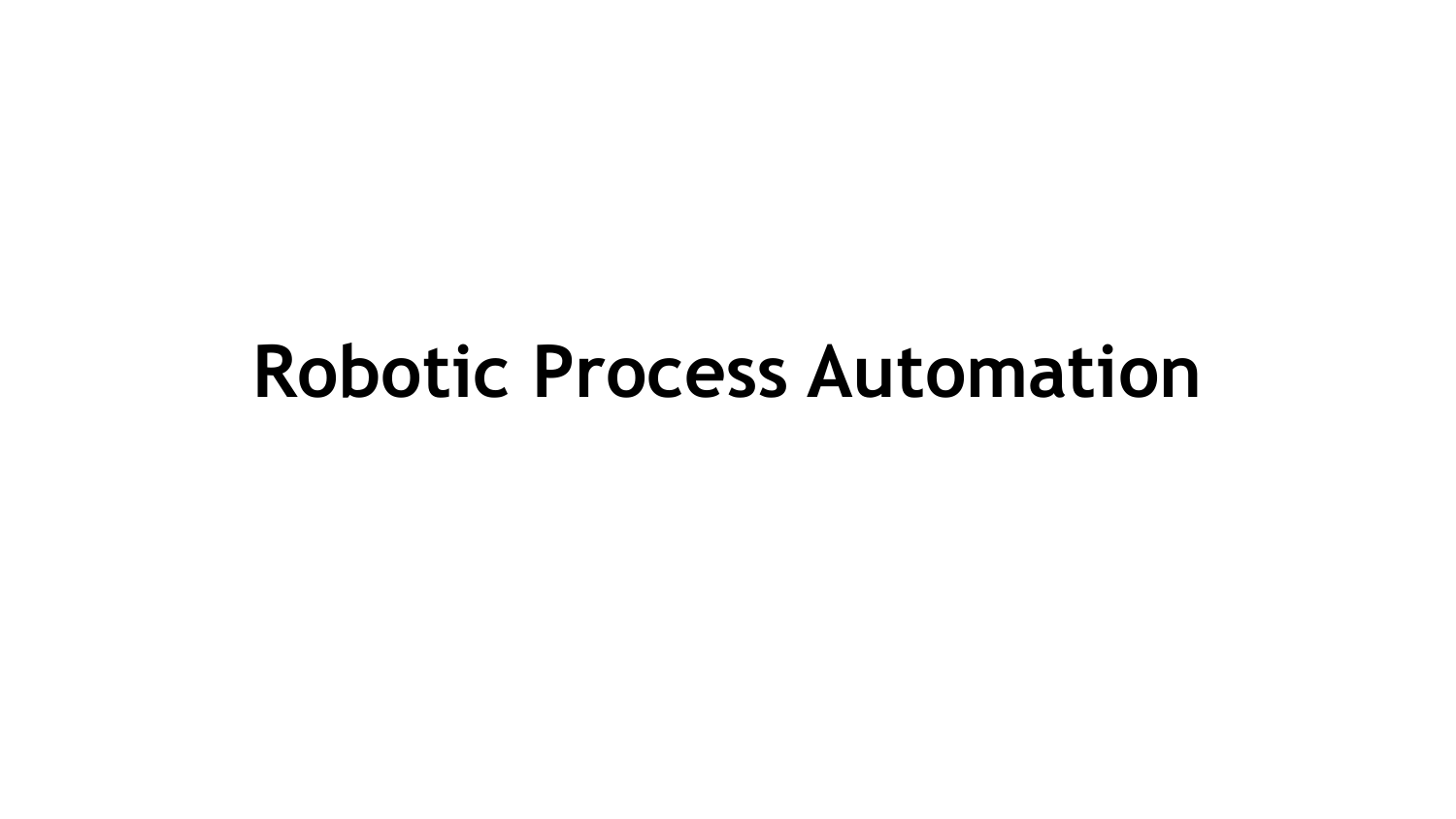#### Robotic Process Automation overview … offering interesting benefits for banks

**RPA technologie allow to improve productivity, to increase quality service and to reduce production costs without IT contraints (architecture, project lifecycle management, project timeframe, …)**